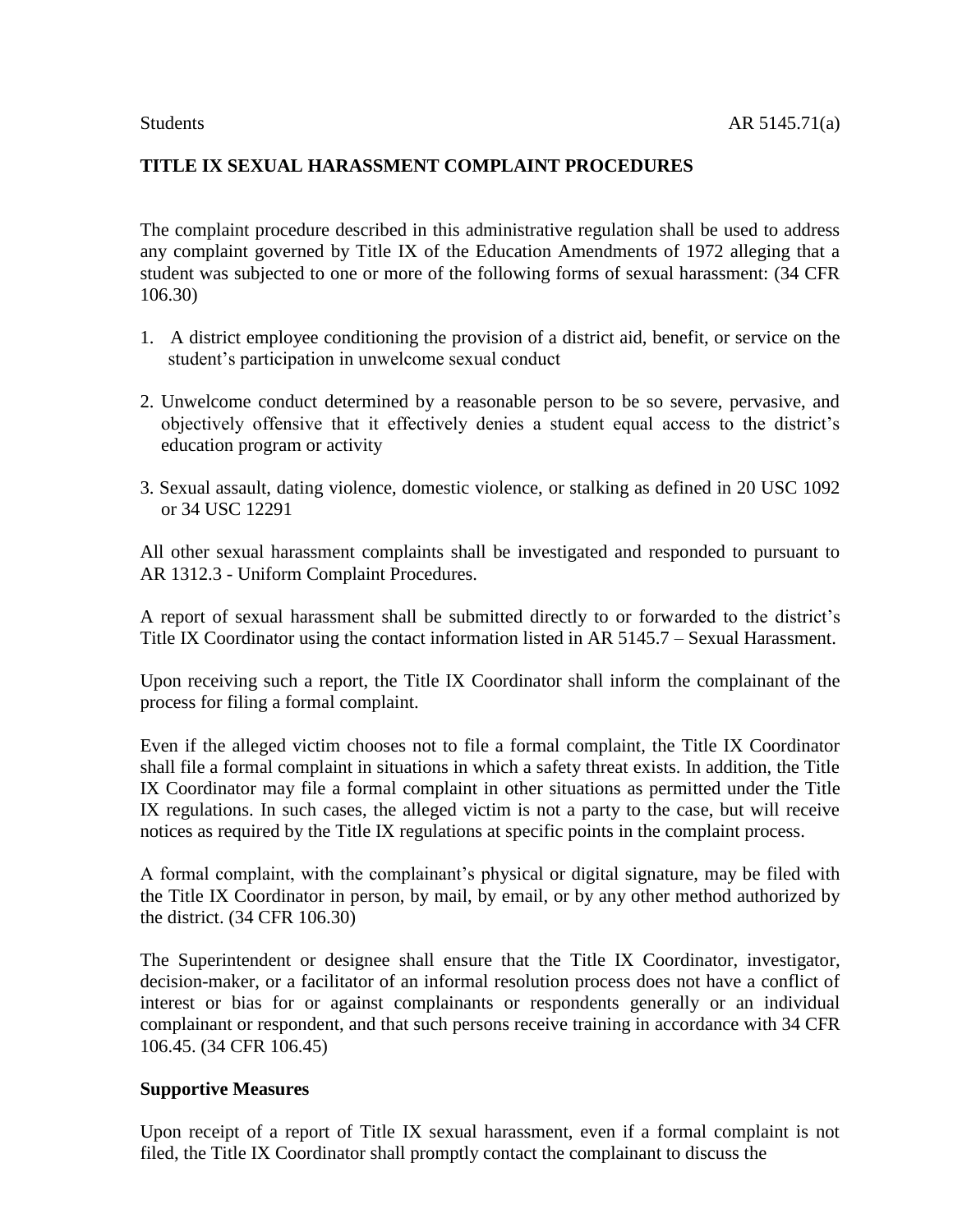availability of supportive measures which are nondisciplinary, nonpunitive, and do not unreasonably burden the other party. Such measures may include, but are not limited to, counseling, course-related adjustments, modifications of class schedules, mutual restrictions on contact, increased security, and monitoring of certain areas of the campus. The Title IX Coordinator shall consider the complainant's wishes with respect to supportive measures. (34 CFR 106.30, 106.44)

### **Emergency Removal from School**

On an emergency basis, the district may remove a student from the district's education program or activity, provided that the district conducts an individualized safety and risk analysis, determines that removal is justified due to an immediate threat to the physical health or safety of any student or other individual arising from the allegations, and provides the student with notice and an opportunity to challenge the decision immediately following the removal. This authority to remove a student does not modify a student's rights under the Individual with Disabilities Education Act or Section 504 of the Rehabilitation Act of 1973. (34 CFR 106.44)

If a district employee is the respondent, the employee may be placed on administrative leave during the pendency of the formal complaint process. (34 CFR 106.44)

### **Dismissal of Complaint**

The Title IX Coordinator shall dismiss a formal complaint if the alleged conduct would not constitute sexual harassment as defined in 34 CFR 106.30 even if proved. The Title IX Coordinator shall also dismiss any complaint that did not occur in the district's education program or activity or did not occur against a person in the United States, and may dismiss a formal complaint if the complainant notifies the district in writing that the complainant would like to withdraw the complaint or any allegations in the complaint, the respondent is no longer enrolled or employed by the district, or sufficient circumstances prevent the district from gathering evidence sufficient to reach a determination with regard to the complaint. (34 CFR 106.45)

Upon dismissal, the Title IX Coordinator shall promptly, and simultaneously to the parties, send written notice of the dismissal and the reasons for the dismissal. (34 CFR 106.45)

If a complaint is dismissed on the grounds that the alleged conduct does not constitute sexual harassment as defined in 34 CFR 106.30, the conduct may still be addressed pursuant to BP/AR 1312.3 – Uniform Complaint Procedure as applicable.

### **Informal Resolution Process**

When a formal complaint of sexual harassment is filed, the district may offer an informal resolution process, such as mediation, at any time prior to reaching a determination regarding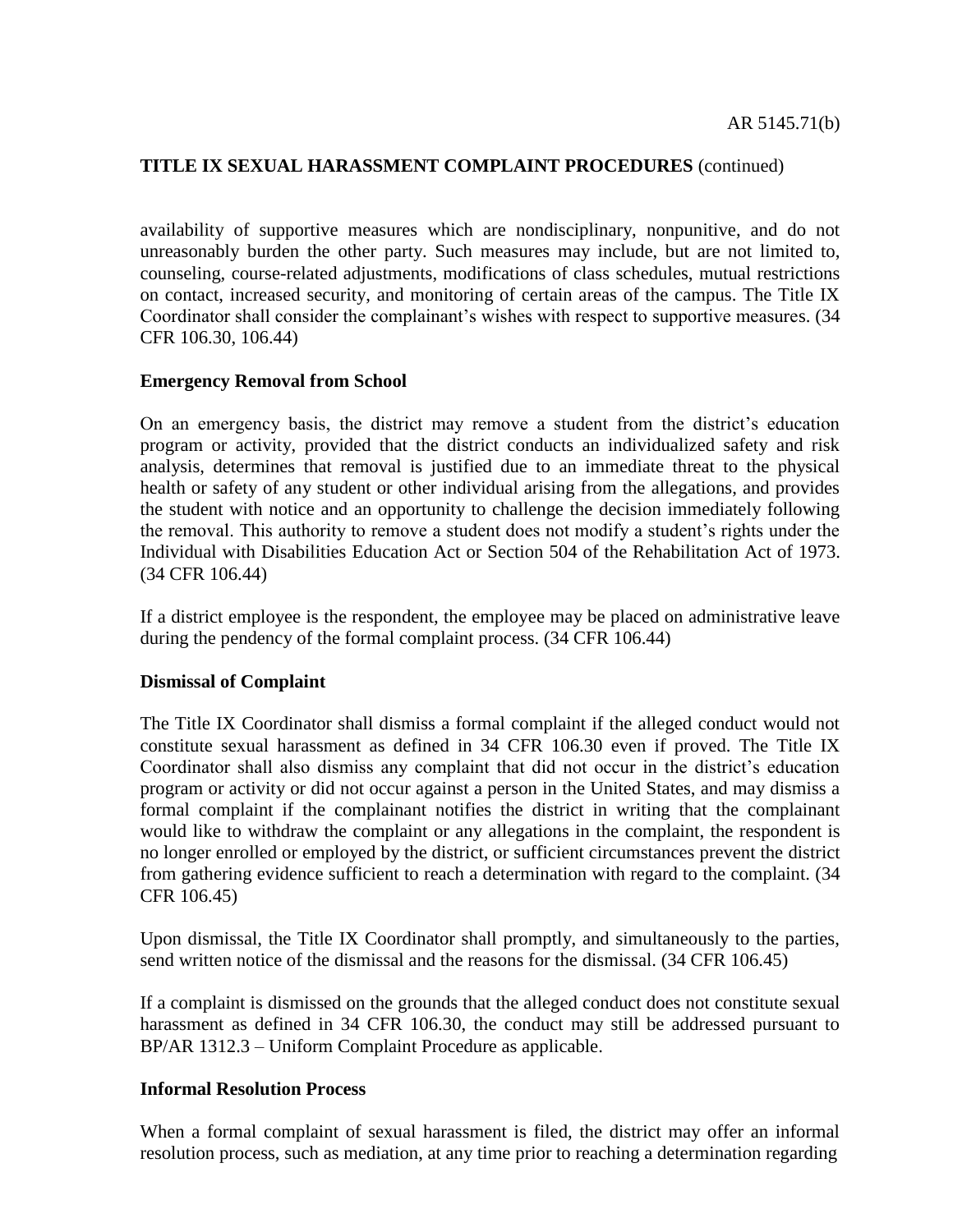responsibility. The district shall not require a party to participate in the informal resolution process or to waive the right to an investigation and adjudication of a formal complaint. (34 CFR 106.45)

The district may facilitate an informal resolution process provided that the district: (34 CFR 106.45)

- 1. Provides the parties with written notice disclosing the allegations, the requirements of the informal resolution process, the right to withdraw from the informal process and resume the formal complaint process, and any consequences resulting from participating in the informal resolution process, including that records will be maintained or could be shared.
- 2. Obtains the parties' voluntary, written consent to the informal resolution process
- 3. Does not offer or facilitate an informal resolution process to resolve allegations that an employee sexually harassed a student

#### **Formal Complaint Process**

If a formal complaint is filed, the Title IX Coordinator shall provide the known parties with written notice of the following: (34 CFR 106.45)

- 1. The district's complaint process, including any informal resolution process
- 2. The allegations potentially constituting sexual harassment with sufficient details known at the time, including the identity of parties involved in the incident if known, the conduct allegedly constituting sexual harassment, and the date and location of the alleged incident if known. Such notice shall be provided with sufficient time for the parties to prepare a response before any initial interview.

If, during the course of the investigation, the district investigates allegations about the complainant or respondent that are not included in the initial notice, the Title IX Coordinator shall provide notice of the additional allegations to the parties.

- 3. A statement that the respondent is presumed not responsible for the alleged conduct and that a determination regarding responsibility is made at the conclusion of the complaint process
- 4. The opportunity for the parties to have an advisor of their choice who may be, but is not required to be, an attorney, and the ability to inspect and review evidence
- 5. The prohibition against knowingly making false statements or knowingly submitting false information during the complaint process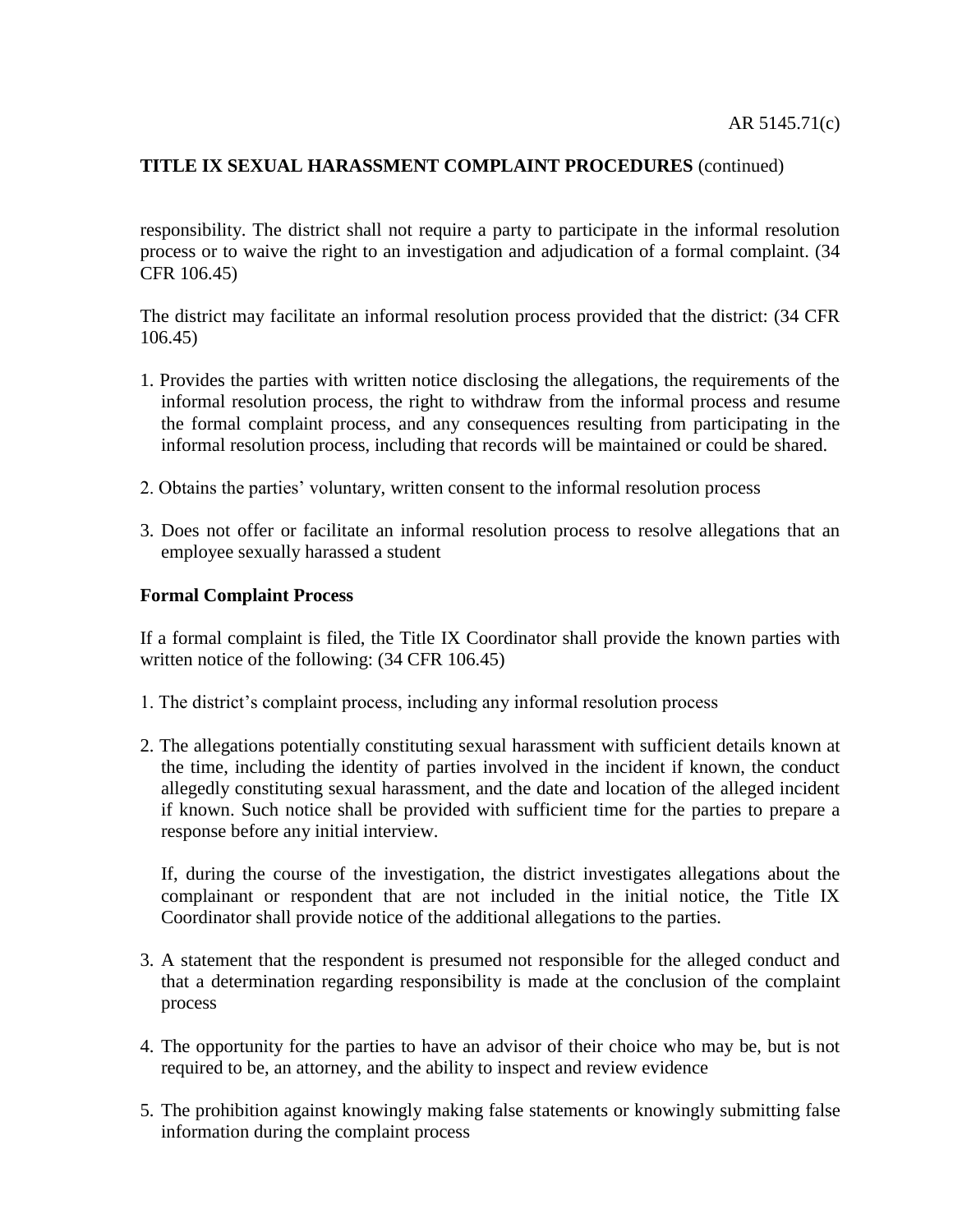The above notice shall also include the name of the investigator, facilitator of an informal process, and decision-maker and shall provide either party with no less than three calendar days to raise concerns of conflict of interest or bias regarding any of these persons.

During the investigation process, the district shall: (34 CFR 106.45)

- 1. Provide an equal opportunity for the parties to present witnesses, including fact and expert witnesses, and other inculpatory and exculpatory evidence
- 2. Not restrict the ability of either party to discuss the allegations under investigation or to gather and present relevant evidence
- 3. Provide the parties with the same opportunities to have others present during any grievance proceeding, including the opportunity to be accompanied to any related meeting or proceeding by the advisor of their choice, who may be, but is not required to be, an attorney
- 4. Not limit the choice or presence of an advisor for either the complainant or respondent in any meeting or grievance proceeding, although the district may establish restrictions regarding the extent to which the advisor may participate in the proceedings as long as the restrictions apply equally to both parties
- 5. Provide, to a party whose participation is invited or expected, written notice of the date, time, location, participants, and purpose of all investigative interviews or other meetings, with sufficient time for the party to prepare to participate
- 6. Send in an electronic format or hard copy to both parties and their advisors, if any, the evidence that is directly related to the allegations raised in the complaint, and provide the parties at least 10 days to submit a written response for the investigator to consider prior to the completion of the investigative report
- 7. Objectively evaluate all relevant evidence, including both inculpatory and exculpatory evidence, and determine credibility in a manner that is not based on a person's status as a complainant, respondent, or witness
- 8. Create an investigative report that fairly summarizes relevant evidence and, at least 10 days prior to the determination of responsibility, send to the parties and their advisors, if any, the investigative report in an electronic format or a hard copy, for their review and written response
- 9. After sending the investigative report to the parties and before reaching a determination regarding responsibility, afford each party the opportunity to submit written, relevant questions that the party wants asked of any party or witness, provide each party with the answers, and allow for additional, limited follow-up questions from each party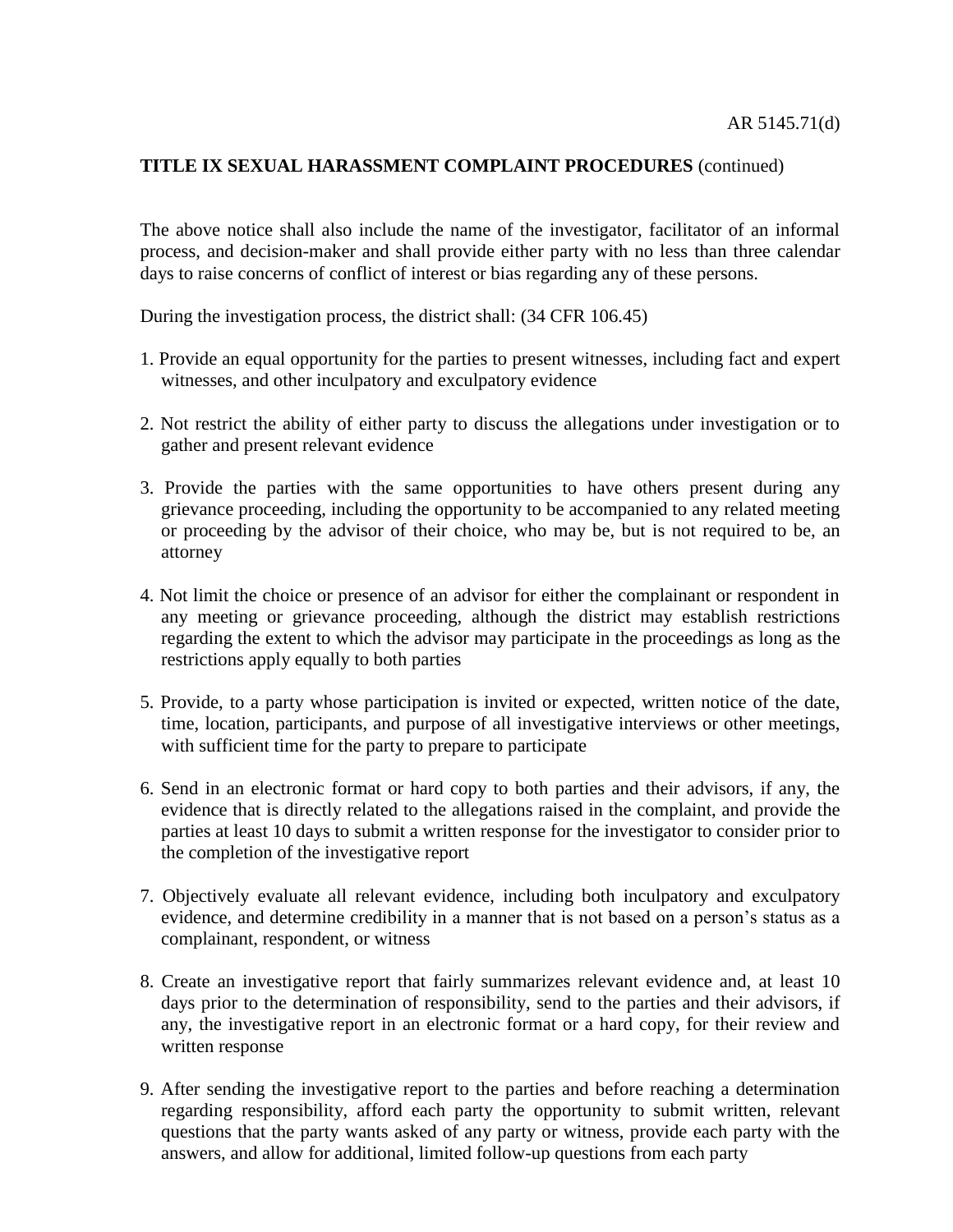Questions and evidence about the complainant's sexual predisposition or prior sexual behavior are not relevant, unless such questions and evidence are offered to prove that someone other than the respondent committed the conduct alleged by the complainant or if the questions and evidence concern specific incidents of the complainant's prior sexual behavior with respect to the respondent and are offered to prove consent.

Privacy rights of all parties to the complaint shall be maintained in accordance with applicable state and federal laws.

If the complaint is against an employee, rights conferred under an applicable collective bargaining agreement shall be applied to the extent they do not conflict with the Title IX requirements.

#### **Written Decision**

The Superintendent shall designate an employee as the decision-maker to determine responsibility for the alleged conduct, who shall not be the Title IX Coordinator or a person involved in the investigation of the matter. (34 CFR 106.45)

The decision-maker shall issue, and simultaneously provide to both parties, a written decision as to whether the respondent is responsible for the alleged conduct. (34 CFR 106.45)

The written decision shall be issued within 45 calendar days of the receipt of the complaint.

The timeline may be temporarily extended for good cause with written notice to the complainant and respondent of the extension and the reasons for the action. (34 CFR 106.45)

In making this determination, the district shall use the "preponderance of the evidence" standard for all formal complaints of sexual harassment. The same standard of evidence shall be used for formal complaints against students as for complaints against employees. (34 CFR 106.45)

The written decision shall include the following: (34 CFR 106.45)

- 1. Identification of the allegations potentially constituting sexual harassment as defined in 34 CFR 106.30
- 2. A description of the procedural steps taken from receipt of the formal complaint through the written decision, including any notifications to the parties, interviews with parties and witnesses, site visits, methods used to gather other evidence, and hearings held if the district includes hearings as part of the grievance process
- 3. Findings of fact supporting the determination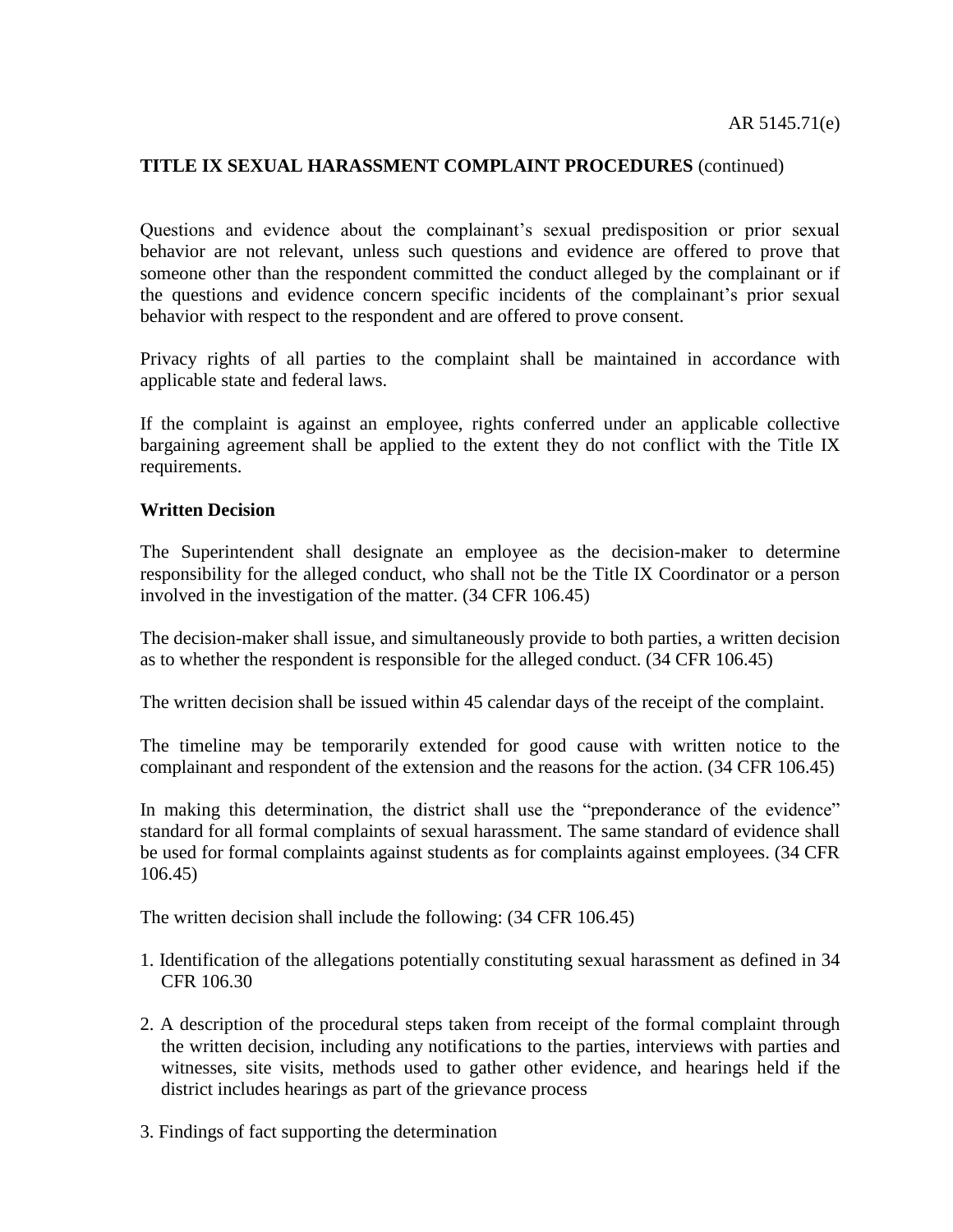- 4. Conclusions regarding the application of the districts code of conduct to the facts
- 5. A statement of, and rationale for, the result as to each allegation, including a decision regarding responsibility, any disciplinary sanctions the district imposes on the respondent, and whether remedies designed to restore or preserve equal access to the districts educational program or activity will be provided by the district to the complainant
- 6. The districts procedures and permissible bases for the complainant and respondent to appeal

### **Appeals**

Either party may appeal the district's decision or dismissal of a formal complaint or any allegation in the complaint, if the party believes that a procedural irregularity affected the outcome, new evidence is available that could affect the outcome, or a conflict of interest or bias by the Title IX Coordinator, investigator(s), or decision-maker(s) affected the outcome. If an appeal is filed, the district shall: (34 CFR 106.45)

1. Notify the other party in writing when an appeal is filed and implement appeal procedures equally for both parties

- 2. Ensure that the decision-maker(s) for the appeal is trained in accordance with 34 CFR 106.45 and is not the same decision-maker(s) who reached the determination regarding responsibility or dismissal, the investigator(s), or the Title IX Coordinator
- 3. Give both parties a reasonable, equal opportunity to submit a written statement in support of, or challenging, the outcome
- 4. Issue a written decision describing the result of the appeal and the rationale for the result
- 5. Provide the written decision simultaneously to both parties

An appeal must be filed in writing within 10 calendar days of receiving the determination, stating the grounds for the appeal and including any relevant documentation in support of the appeal. Appeals submitted after this deadline are not timely and shall not be considered. Either party has the right to file a complaint with the U. S. Department of Education's Office for Civil Rights.

A written decision shall be provided to the parties within 20 calendar days from the receipt of the appeal.

### **Remedies**

When a determination of responsibility for sexual harassment has been made against the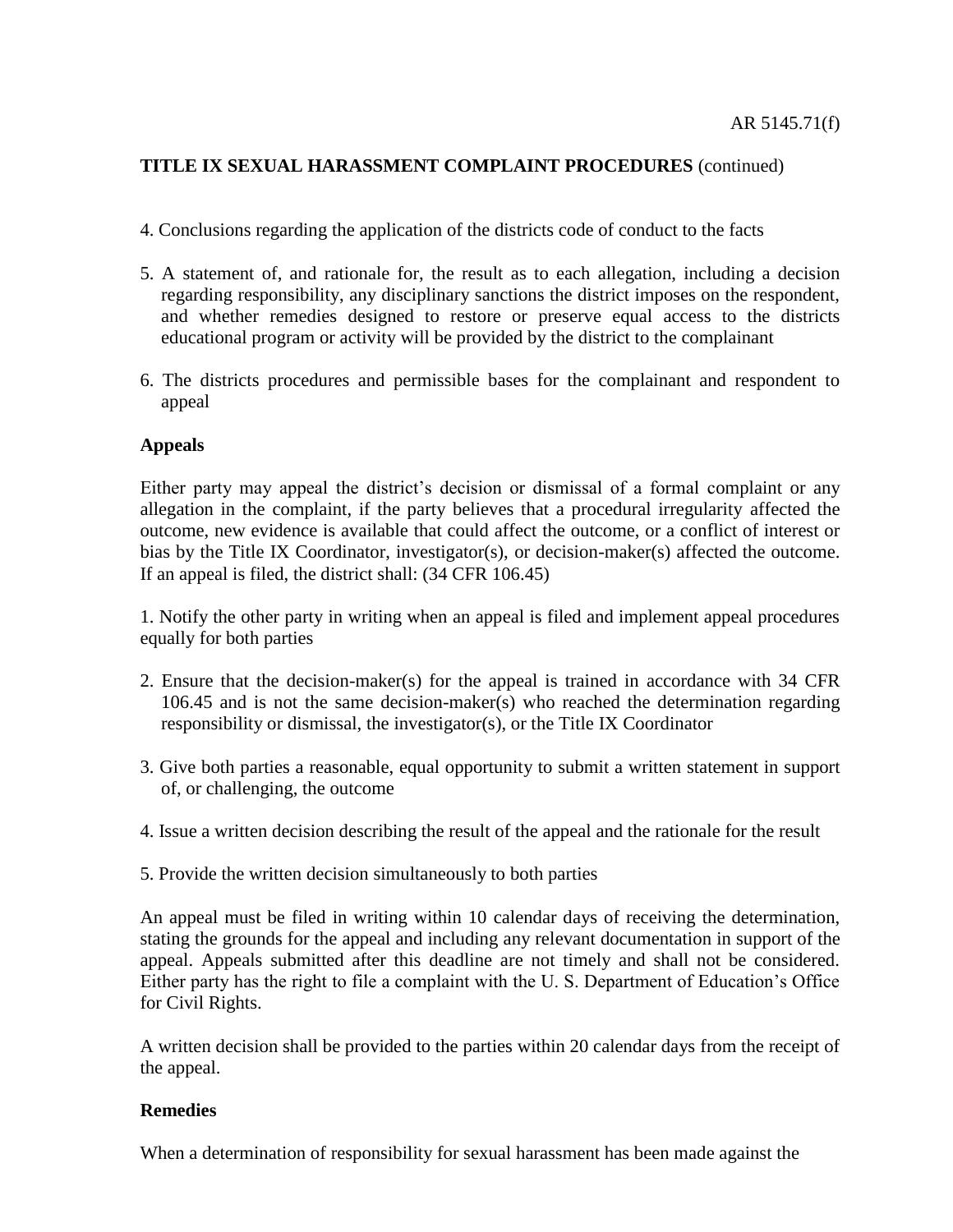respondent, the district shall provide remedies to the complainant. Such remedies may include the same individualized services described above in section "Supportive Measures," but need not be nondisciplinary or nonpunitive and need not avoid burdening the respondent. (34 CFR 106.45)

### **Corrective/Disciplinary Actions**

The district shall not impose any disciplinary sanctions or other actions against a respondent, other than supportive measures as described above in the section "Supportive Measures," until the complaint procedure has been completed and a determination of responsibility has been made. (34 CFR 106.44)

For students in grades 4-12, discipline for sexual harassment may include suspension and/or expulsion. After the completion of the complaint procedure, if it is determined that a student at any grade level has committed sexual assault or sexual battery at school or at a school activity off school grounds, the principal or Superintendent shall immediately suspend the student and shall recommend expulsion. (Education Code 48900.2, 48915)

Other actions that may be taken with a student who is determined to be responsible for sexual harassment include, but are not limited to:

- 1. Transfer from a class or school as permitted by law
- 2. Parent/guardian conference
- 3. Education of the student regarding the impact of the conduct on others
- 4. Positive behavior support
- 5. Referral of the student to a student success team
- 6. Denial of participation is extracurricular or cocurricular activities or other privileges as permitted by law

When an employee is found to have committed sexual harassment or retaliation, the district shall take appropriate disciplinary action, up to and including dismissal, in accordance with applicable law and collective bargaining agreement.

### **Record-Keeping**

The Superintendent or designee shall maintain for a period of seven years a record of all reported cases and Title IX investigations of sexual harassment, any determinations of responsibility, any audio or audiovisual recording and transcript if applicable, any disciplinary sanctions imposed, any remedies provided to the complainant, any appeal or